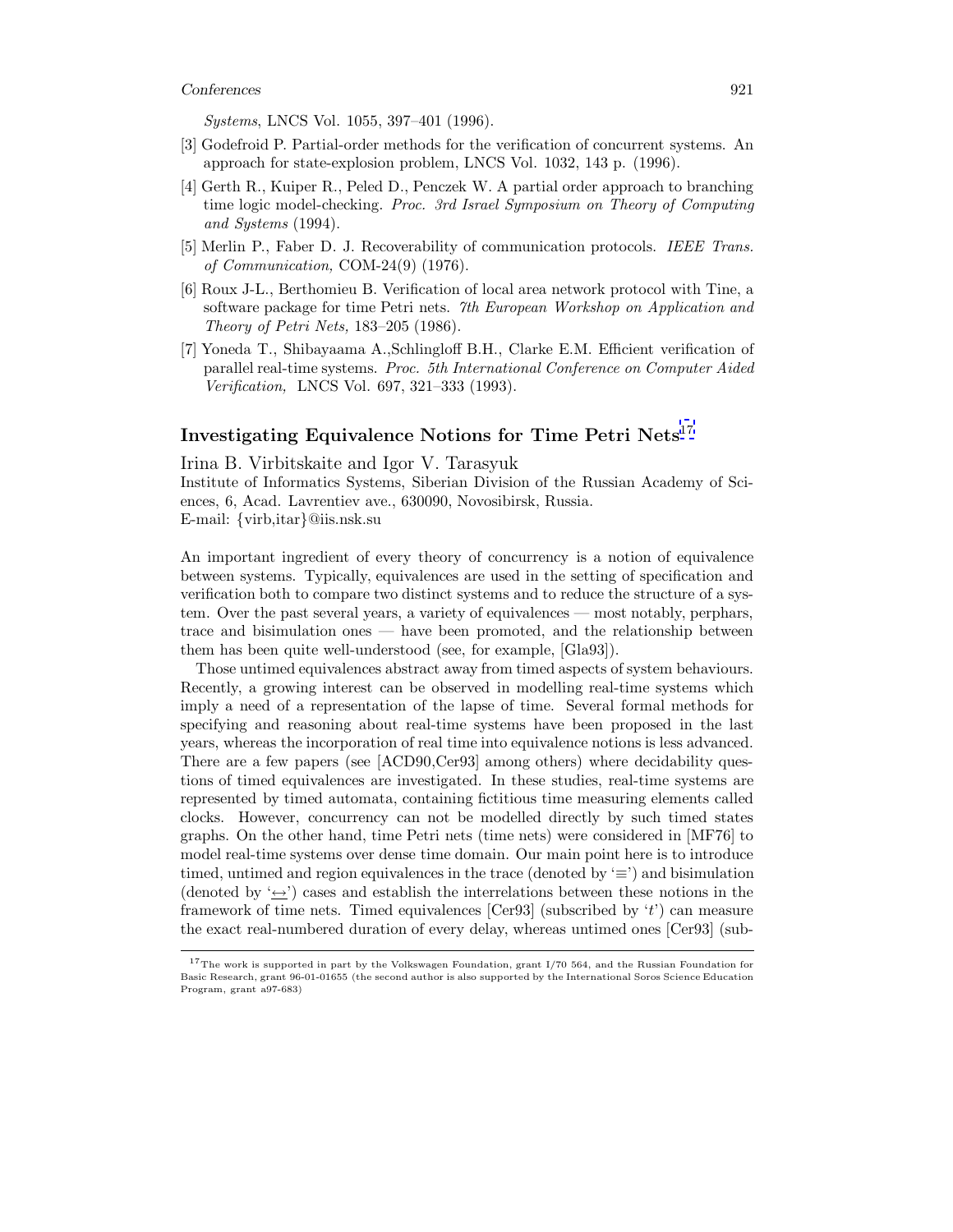

Fig. 10. The interrelations of the equivalences

scribed by 'u') do not. Region equivalences (subscribed by 'r') partition the states of a time Petri net into the so-called 'regions' [ACD90]. We also treat weak variants [Gla93] of these equivalences (superscribed by  $\tau$ ) which take into consideration 'invisible' nature of the silent action  $\tau$ .

The following theorem establishes the interrelations between the timed and untimed variants of the equivalences.

**Theorem 1.0.1** Let  $\leftrightarrow$ ,  $\leftrightarrow \in \{\equiv_t, \underline{\leftrightarrow}_t, \equiv_u, \underline{\leftrightarrow}_u\}$  and  $\star$ ,  $\star \star \in \{., \tau\}$  (the symbol '.' denotes "nothing"). For time nets N and  $N' : N \leftrightarrow N' \Rightarrow N \leftrightarrow N'$  iff in the graph in Figure 1 there exists a directed path from  $\leftrightarrow^*$  to  $\leftrightarrow^{**}$ .

We next show the coincidence of the timed equivalences with the region ones. This provides a tool to reduce the number of states of a time net implying the simplification of timed equivalences checking.

**Theorem 1.0.2** Let  $\leftrightarrow \in \{\equiv, \underline{\leftrightarrow}\}$  and  $\star \in \{., \tau\}$  (the symbol '.' denotes "nothing"). For time nets N and N':  $N \leftrightarrow^*_{t} N' \Leftrightarrow N \leftrightarrow^*_{r} N'$ .

For untime nets, a subclass of time nets obtained by taking delay times of the transitions equal to zero's, the coincidence of the timed and untimed variants of the equivalences is established.

**Theorem 1.0.3** Let  $\leftrightarrow \in \{\equiv, \Longrightarrow\}$  and  $\star \in \{., \tau\}$  (the symbol '.' denotes "nothing"). For untime nets N and N':  $N \leftrightarrow_{u}^{*} N' \Leftrightarrow N \leftrightarrow_{t}^{*} N'$ .

We finally treat the question of preservation of the considered equivalences under a special case of transition refinement (a modification of SM-refinement [BDKP91] for time nets, where transitions are replaced by time state-machine nets). The following theorem demonstrates which of the equivalences are preserved under time SM-refinement.

**Theorem 1.0.4** Let  $\leftrightarrow \in \{\underline{\leftrightarrow}_t, \underline{\leftrightarrow}_u\}$ . For time nets N and N' s.t. some their transitions are labelled by the visible action a and time SM-net D:  $N \leftrightarrow N' \Rightarrow ref(N, a, D) \leftrightarrow$  $ref(N', a, D).$ 

## **References**

[ACD90] Alur R., Courcoubetis C., Henzinger T.A. The observational power of clocks. LNCS **836**, pp. 162–177, 1994.

[BDKP91] Best E., Devillers R., Kiehn A., Pomello L. Concurrent bisimulations in Petri nets. Acta Informatica **28**:231–264, 1991.